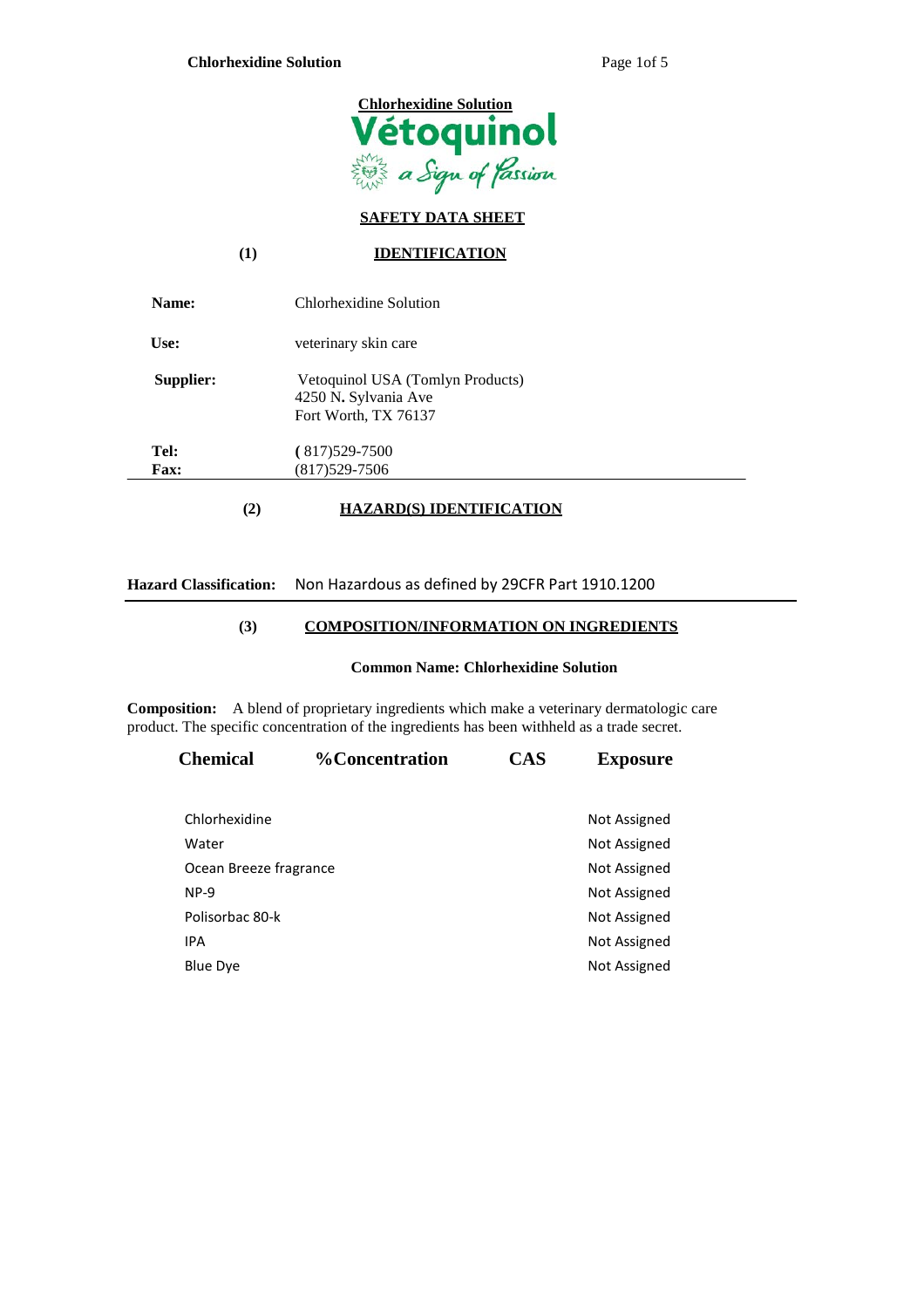### **Chlorhexidine Solution Page 2 of 5**

### **(4) First Aid Measures**

**Ingestion** • Incase of ingestion call a physician and poison control.

- EYE<br>
If product enters eye, rinse thouroughly with cool fresh water for 10 to 15 minutes. If irritation<br>
a burning sensation, excessive tears, sensitivity to light, swelling and redness of the conjunctiva
	-
	- a during sensation, exessive tears, sensitivity to fight, swelling and fedness of the conjunctiva<br>and increased<br>blinking.<br>Limited evidence or practical experience suggests, that the material may cause eye irritation in a<br>s

| I |  |
|---|--|
|   |  |

**SKIN**• none

### **INHALED**

• None

| (5)                                  | <b>FIRE-FIGHTING MEASURES</b>            |  |
|--------------------------------------|------------------------------------------|--|
| Suitable<br>Extinguisher:            | FOAM, DRY POWDER, WATER, CO <sub>2</sub> |  |
| <b>Special Precautions:</b>          | None                                     |  |
| <b>Special Protective Equipment:</b> | None                                     |  |

### **(6) ACCIDENTAL RELEASE PROCEDURES**

| <b>Personal Precautions:</b>                                         | None.                                                        |
|----------------------------------------------------------------------|--------------------------------------------------------------|
| <b>Environmental precautions:</b>                                    | None                                                         |
| <b>Methods for Cleaning up:</b><br>disposal. Clean spill with water. | Clean up excess material and place in a closed container for |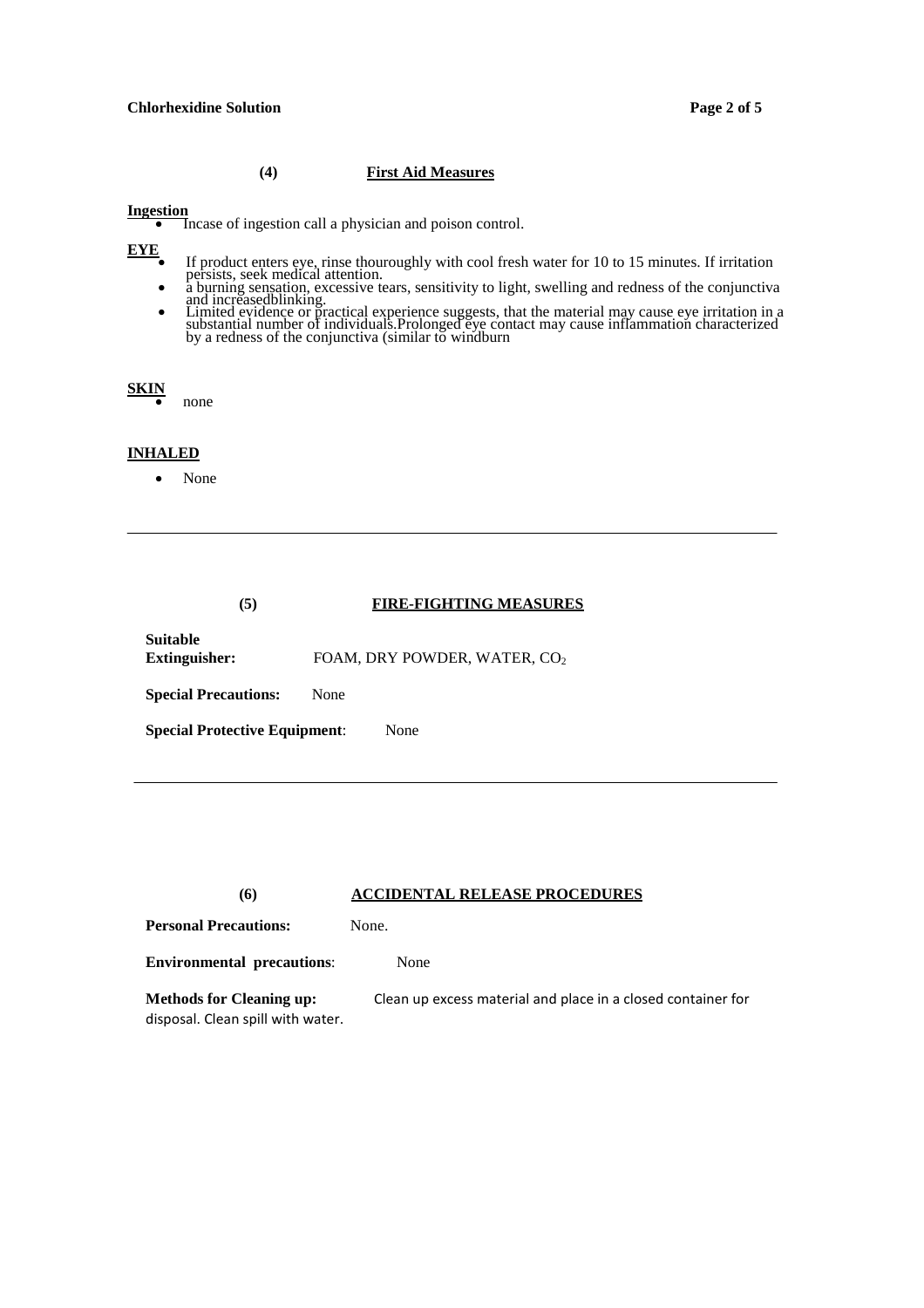### **(7) HANDLING AND STORING**

**Precautions during handling:** Do not freeze.<br>**Storage:** Store at room temperature. Store at room temperature.

.

**Boiling point/Range:** 212° F

**Flash Point:** Not applicable.

**Explosive properties:** Not applicable.

**Oxidising properties:** Not oxidizing.

**Specific gravity:** 0.9909-1.0209

**C):** Soluble

**Solubility (water at 20<sup>o</sup>**

| (8)                          | <b>EXPOSURE CONTROLS/PERSONAL PROTECTION</b>    |
|------------------------------|-------------------------------------------------|
| <b>Engineering measures:</b> | None                                            |
| <b>Control Parameters:</b>   | None                                            |
| <b>Personal Protection:</b>  |                                                 |
| <b>Respiratory:</b>          | Local ventilation is adequate.                  |
| Hand:                        | Not necessary                                   |
| Eye:                         | Not necessary                                   |
| Skin:                        | Not necessary                                   |
| (9)                          | PHYSICAL AND CHEMICAL PROPERTIES                |
| Appearance/Odor:             | Clear blue liquid with characteristic fragrance |
| pH:                          | $5.0 - 7.05$                                    |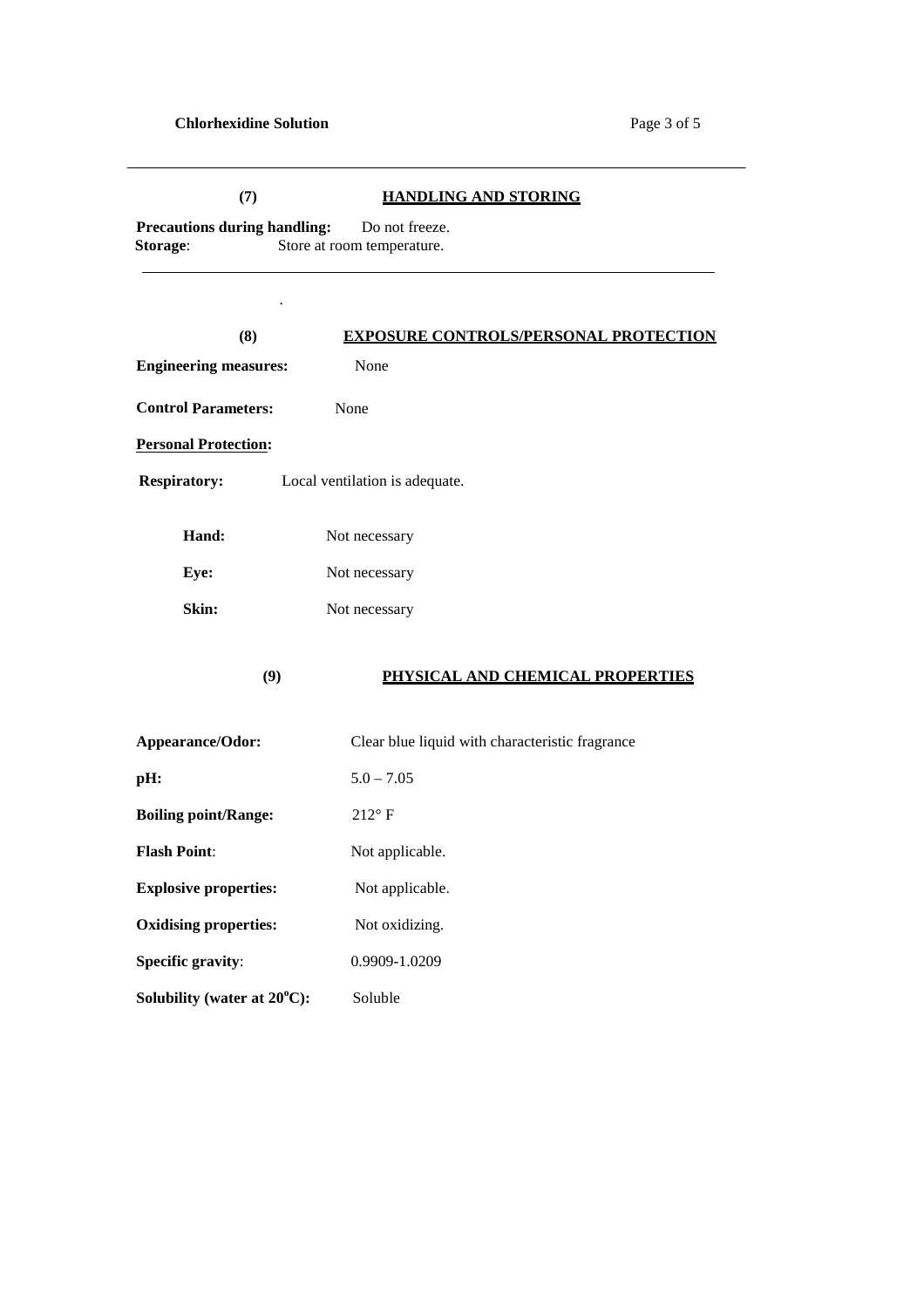# **Chlorhexidine Solution** Page 4 of 5

| (10)                                                                  | STABILITY AND REACTIVITY                            |
|-----------------------------------------------------------------------|-----------------------------------------------------|
| <b>Stability:</b>                                                     | Stable under normal conditions.                     |
| <b>Conditions to avoid:</b>                                           | Freezing and Extreme high temperatures.             |
| <b>Materials to avoid:</b>                                            | None                                                |
| <b>Hazardous</b><br>decomposition<br>products:                        | None                                                |
| (11)                                                                  | <b>TOXICOLOGICAL INFORMATION</b>                    |
| <b>TEST DATA</b>                                                      |                                                     |
| Acute oral toxicity:                                                  | None                                                |
| <b>Acute dermaltoxicity:</b>                                          | None                                                |
| <b>Skin irritation:</b><br>None                                       |                                                     |
| <b>Eye irritation:</b><br>None                                        |                                                     |
| <b>Human experience:</b>                                              | None                                                |
| (12)                                                                  | <b>ECOLOGICAL INFORMATION</b>                       |
| Persistence and degradability:                                        | This product has a minimal ecological impact.       |
| <b>Bioaccumulation:</b>                                               | Not noted.                                          |
| <b>Aquatic toxicity:</b>                                              | none                                                |
| (13)                                                                  | <b>DISPOSAL CONSIDERATIONS</b>                      |
| <b>Disposal of product and Packaging:</b><br>local, and federal laws. | Dispose of in accordance with all applicable state, |